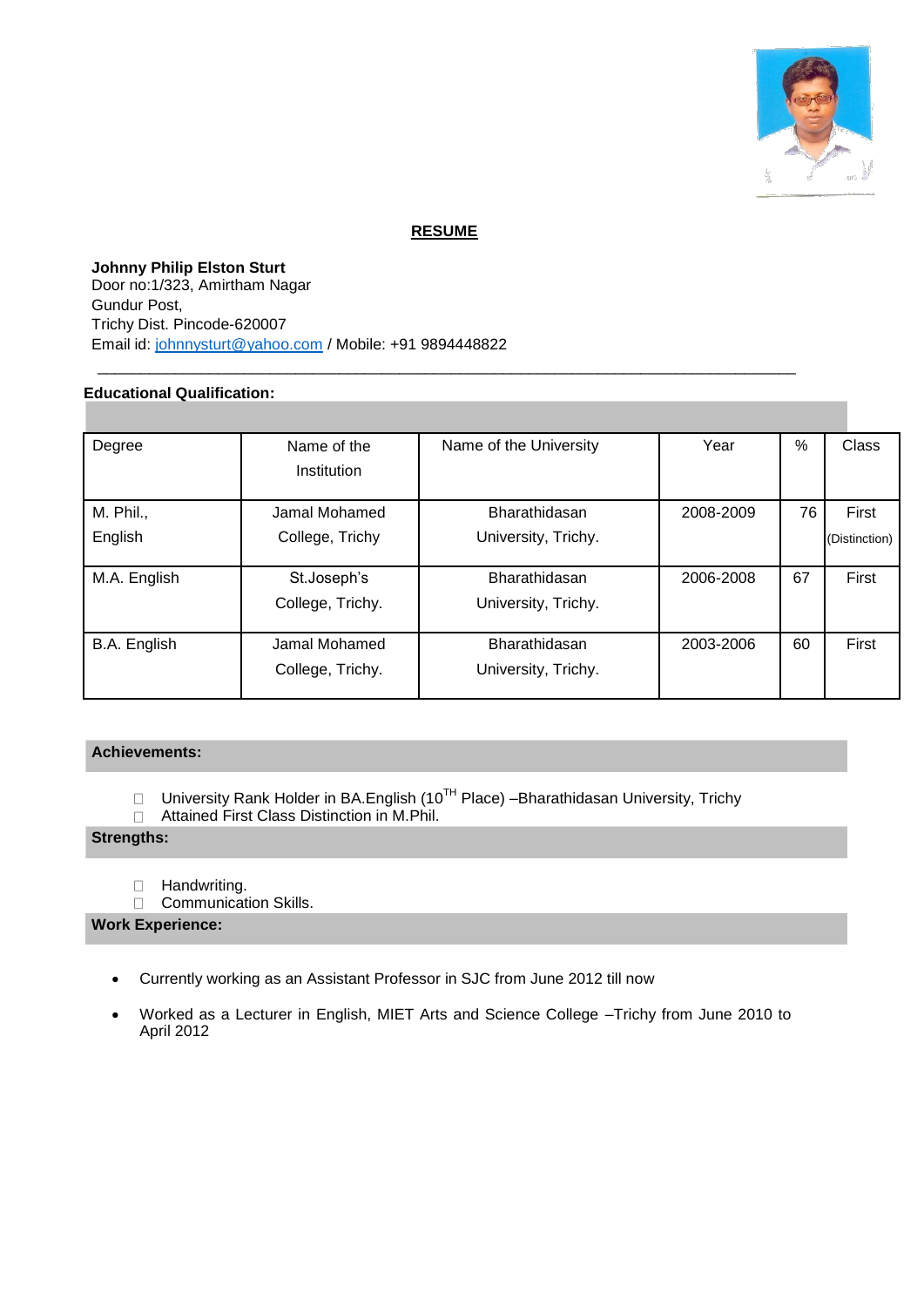- $\Box$ Served as a Class Representative at my Under graduation - Jamal Mohamed College , Trichy between 2003-2006.
- $\Box$  Participated in the various events conducted by various colleges and won many prizes.

#### **Extra-curricular:**

- $\Box$  Participated in the One day workshop on Employability skills on  $7^{th}$  February 2011 at Bharathidasan University, Khajamalai campus, Trichy-20.
- □ Participated in One Day Inter-Collegiate Seminar on Current Literary
	- Theories conducted on 21.02.2008, St. Joseph's College (Autonomous), Trichy.
- Participated in State-Level Seminar on Spoken English conducted by the Post Graduate Department of English, M.S.S. Wakf Board College, K.K. Nagar, Madurai on 11.03.2006.

#### **Details of Seminars, Conferences and Workshops attended**

| <b>Title</b>                                                                                               | <b>Type</b> | <b>Organization Name</b>                                                                                              | <b>Place</b>                                            | <b>Days</b>    | <b>Date</b>           |
|------------------------------------------------------------------------------------------------------------|-------------|-----------------------------------------------------------------------------------------------------------------------|---------------------------------------------------------|----------------|-----------------------|
| Applying Western<br>Literary Theories in<br>Kurunthogai                                                    | C           | St.Joseph's college, Trichy-2                                                                                         | St. Joseph's College, Tiruchirappalli                   | 3              | 2015-<br>$02 - 02$    |
| <b>Train the Trainer</b><br>Programme                                                                      | W           | Central University of Tamilnadu                                                                                       | Tiruvarur                                               | 6              | 2015-<br>$01 - 24$    |
| A One-Day<br>International<br>Conference on<br><b>Canadian Studies</b>                                     |             | <b>Indian Association For</b><br>Canadian Studies and PG &<br>Research Department of<br>English, St. Joseph's College | -St. Joseph's<br>College(Autonomous), Tiruchirappalli-2 | 1              | 2016-<br>$02 - 01$    |
| A Two-Day National<br>Conference on Literary C<br><b>Theories</b>                                          |             | St. Joseph's College                                                                                                  | -St. Joseph's<br>College(Autonomous), Tiruchirappalli-2 | $\overline{2}$ | 2015-<br>$12 - 03$    |
| State level Student's<br>Seminar on Social<br>Concerns in Indian<br>Literatures translated<br>into English | $\mathsf S$ | St. Joseph's College                                                                                                  | -St. Joseph's<br>College(Autonomous), Tiruchirappalli-2 | 1              | 2016-<br>$01 - 09$    |
| An International<br>Conference on Re-<br>Interpreting<br>Shakespeare                                       |             | St.Joseph's<br>College(Autonomous)                                                                                    | Tiruchirappalli-02                                      | 1              | 2016-<br>$12 - 15$    |
| Activity-Based<br><b>Teaching Strategies</b>                                                               | W           | St. Joseph's college                                                                                                  | -Trichy                                                 | 1              | 2017-<br>09-22        |
| A One Day National<br>Seminar on Litreature<br>of the Marginalised                                         | S           | St. Joseph's college                                                                                                  | -Trichy                                                 | 1              | $2018 -$<br>$02 - 09$ |